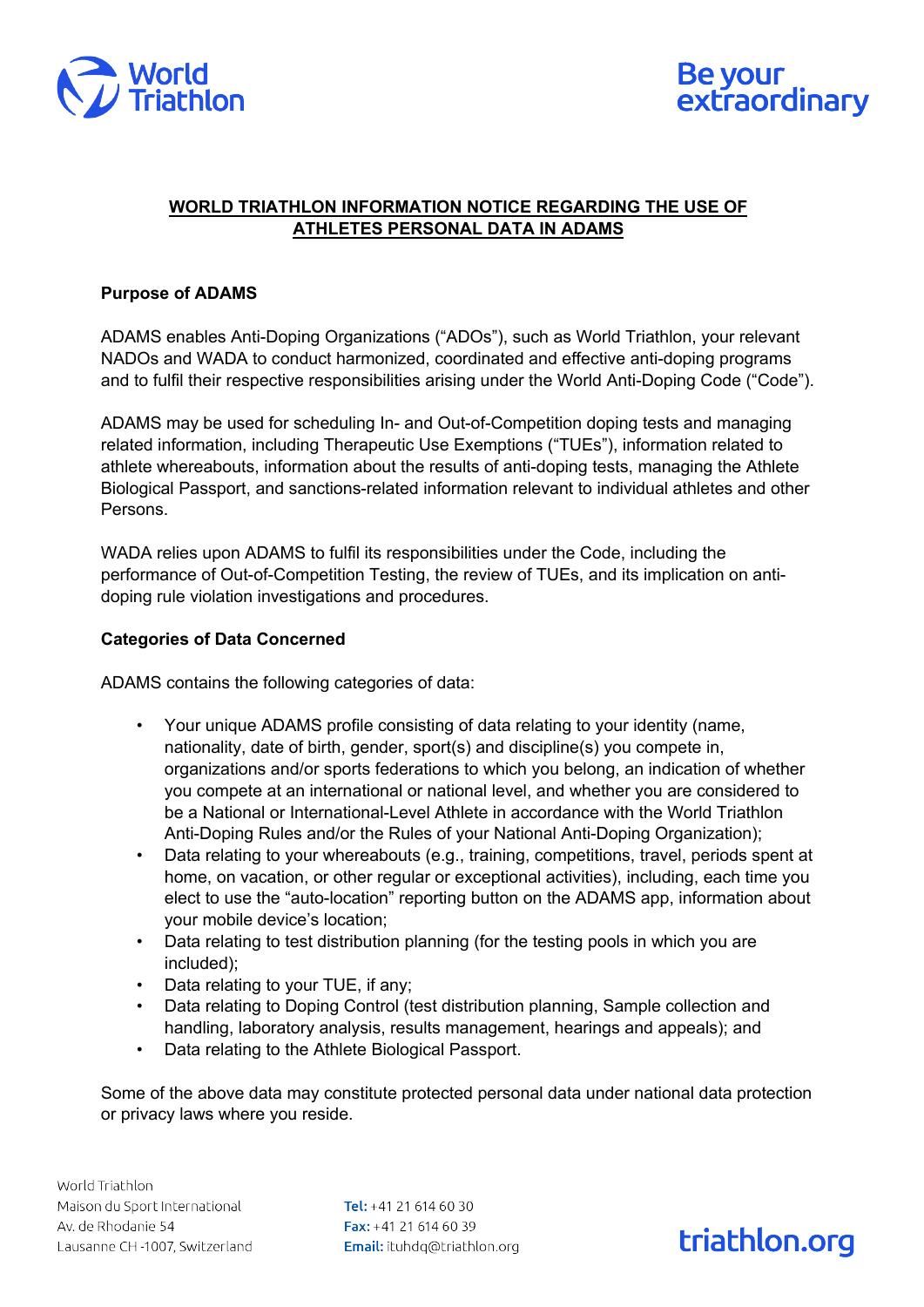# **Responsibility**

As your Custodian Organization, which is the Anti-Doping Organization that has primary responsibility for entering and managing your profile in ADAMS, World Triathlon (or in some cases your NADO) has created your unique ADAMS profile. You can identify your Custodian Organization by viewing the "Security" tab of your athlete profile. In addition, WADA will access and process certain of your data in ADAMS (i.e., TUE data, laboratory results, Athlete Biological Passport, sanctions and whereabouts data) to fulfil its responsibilities under the Code. Your Custodian Organization and WADA are responsible for protecting your information in accordance with applicable laws and WADA's International Standard for the Protection of Privacy and Personal Information. WADA, moreover, has implemented strict contractual controls governing the use of ADAMS by ADOs and others.

You will be responsible for ensuring that all information that you enter into the system or that is entered on your behalf by other parties, such as your agent or coach, is accurate. Where your Custodian Organization uses the ADAMS whereabouts module, you will be responsible for ensuring that the information you provide relating to your whereabouts is accurate and up-todate. Please note that failure to provide and/or update accurate whereabouts information is likely to constitute an anti-doping rule violation, whether the failure is intentional or negligent.

You will be provided with a confidential password in order to enter your own data onto ADAMS and you will be responsible for keeping this password confidential at all times. Should you inadvertently disclose your password, you should contact your Custodian Organization immediately and a new password will be assigned to you.

## **Legal basis**

Your Custodian Organization and WADA process your personal data relying on different legal bases, depending on the particular context in which it is processed. This includes processing in circumstances where it is permitted or required to do so under applicable anti-doping laws, including Swiss anti-doping and sports laws; where the processing is necessary to meet the substantial public interests served by eliminating doping in sport; where the processing is based on your consent, which may subsequently be withdrawn; and where necessary to meet legitimate interests. The Anti-Doping Organization that created your profile in ADAMS may be relying on these or alternative legal bases, including applicable anti-doping laws.

#### **Disclosures**

Part of your ADAMS profile created by your Custodian Organization may be shown to other ADOs using ADAMS to ensure that only a single athlete profile for you is created.

The Custodian Organization and WADA, where appropriate, may enable other ADOs and service providers to access certain of your information appearing in ADAMS to enable them to administer anti-doping programs. In particular, the Custodian Organization shall grant WADA the authorization to disclose your whereabouts information to other Anti-Doping Organizations so that such Anti-Doping Organizations are able to fulfil their obligations pursuant to the Code.

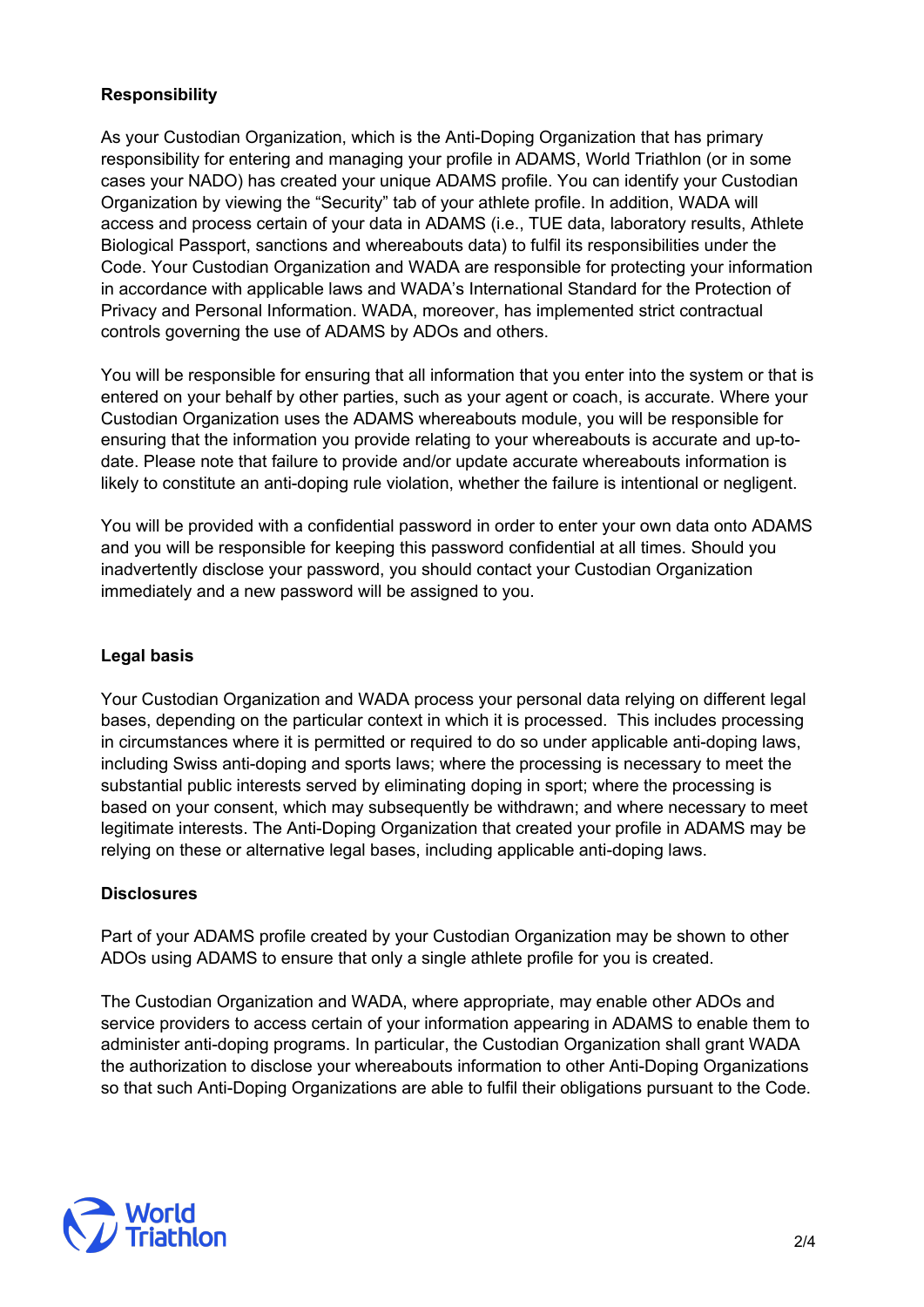Where this occurs, such ADOs and service providers also must abide by strict contractual controls and will be responsible for protecting your information in accordance with applicable laws and WADA's International Standard for the Protection of Privacy and Personal Information.

These other ADOs may include, as relevant or appropriate: national Olympic committees, national Paralympic committees, major event organizations such as the International Olympic Committee and International Paralympic Committee, international federations and national anti-doping organizations. These ADOs are granted access on a need-to-know basis in accordance with the Code. By viewing the "Security" tab on your ADAMS profile, you can learn which organizations have access to your data.

WADA and the organizations listed above will not disclose any of your data other than to authorized persons within their organizations on a need-to-know basis; and each of the organizations accessing and using ADAMS may only do so in order to fulfil their responsibilities and obligations arising under the Code, which primarily involves the establishment of anti-doping programs and ensuring appropriate information sharing as provided for under the Code.

If you are found to have committed an anti-doping rule violation and receive a sanction as a result, the respective sanctions, your name, sport, Prohibited Substance or Method, and/or tribunal decision, may be publicly disclosed by your Custodian Organization and relevant ADOs, in accordance with the Code.

### **International transfers**

Your data may be made available through ADAMS to persons or parties located outside the country where you reside. For example, your information will be shared with WADA, established in Switzerland and Canada, and may be shared with ADOs in countries where you may train or participate in sporting events. The data protection and privacy laws of these countries may not always be equivalent to those in your own country. In any case, ADOs have to comply with WADA's International Standard for the Protection of Privacy and Personal Information.

Such transfers are a necessary consequence of your participation in organized sport and facilitate the strong public interests served by eliminating doping in sport. In WADA's case, the transfers are made to two countries, Canada and Switzerland, that have been deemed to provide adequate protection by a number of regional and national data protection agencies, as well as the European Commission. In the event your information is transferred to another country, including Canada and Switzerland, it will be subject to the laws of that country and may be disclosed to or accessed by the courts, law enforcement and other public authorities in accordance with those laws.

## **Rights**

You may have certain rights under applicable laws and under WADA's International Standard for the Protection of Privacy and Personal Information, including rights to access, rectification, restriction, opposition and deletion, and remedies with respect to any unlawful processing of your data. You also may have a right to lodge a complaint with a national regulator responsible